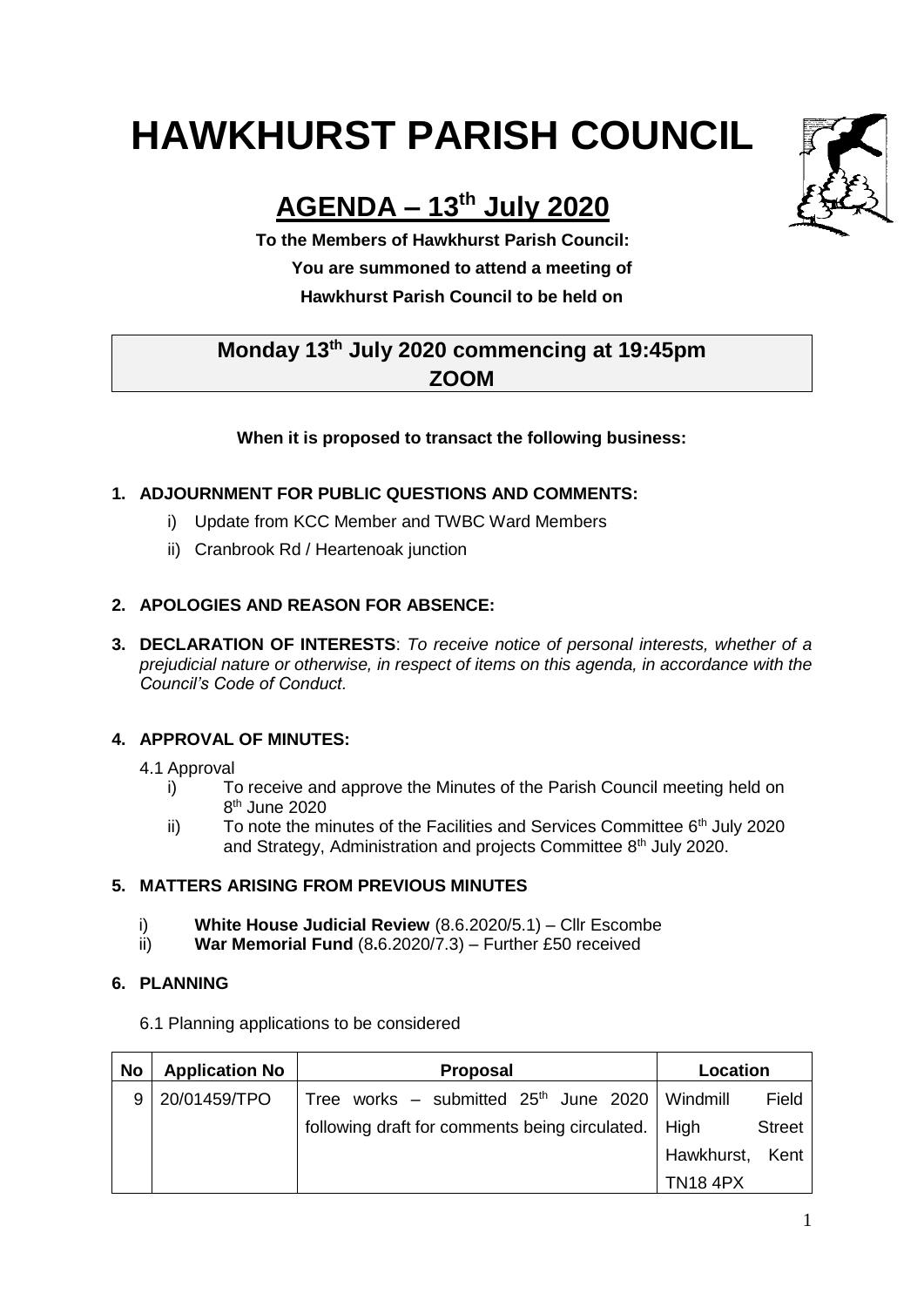Hawkhurst Parish Council supports this application based on the arboriculture report submitted with the application. We note that the recommendation is to replace both trees with a new tree recommended by the local authority. HPC's tree policy sets the expectation that any tree that is removed should be replaced by three trees. However, if the decision was taken to replace these trees with established trees, then the Parish Council would accept this proposal.

| 10 | 20/01334/FULL              | Single storey extension                                                                                                                                                                                                                                                                                                                                                                                                                                                                                                                                                                                                                                                                                                                    | Woodside<br>Heartenoak Road<br>Hawkhurst<br>Kent<br><b>TN18 5EU</b>                                                             |
|----|----------------------------|--------------------------------------------------------------------------------------------------------------------------------------------------------------------------------------------------------------------------------------------------------------------------------------------------------------------------------------------------------------------------------------------------------------------------------------------------------------------------------------------------------------------------------------------------------------------------------------------------------------------------------------------------------------------------------------------------------------------------------------------|---------------------------------------------------------------------------------------------------------------------------------|
| 11 | 20/01235/FULL              | Single storey infill front extension with flat roof<br>and decorative hand rail; removal of external<br>existing side wall; relocation of front entrance<br>to side elevation with doorway canopy                                                                                                                                                                                                                                                                                                                                                                                                                                                                                                                                          | Green<br><b>Banks</b><br>Cranbrook<br>Road<br>Hawkhurst,<br>Kent<br><b>TN18 5EF</b>                                             |
| 12 | 20/00355/FULL              | Siting of 8 mobile cold store units, with new<br>acoustic fencing alongside units 2-5 and the<br>boundary<br>with<br><b>Station</b><br>Cottages<br>(Retrospective)                                                                                                                                                                                                                                                                                                                                                                                                                                                                                                                                                                         | Rhokett<br>Limited<br>Unit 10 Hawkhurst<br><b>Station Business</b><br>Park Gills Green<br>Hawkhurst<br>Kent,<br><b>TN18 5BD</b> |
| 13 | 19/02025/<br><b>HYBRID</b> | Hybrid Application: Demolition of existing<br>clubhouse, squash courts and ancillary<br>structures, and redevelopment of existing golf<br>course. Full planning permission sought for<br>new relief road and associated earthworks<br>and junctions with A268 and A229. Outline<br>planning permission (all matters reserved for<br>future determination) sought for residential<br>development, a C2/C3 care home, class D1<br>facilities such as a doctors' surgery and/or<br>community hall, public car park, public park<br>and associated parking, servicing, utilities,<br>footpath and cycle links, formal and informal<br>open space including woodland planting and<br>recreation facilities, ground and infrastructure<br>works. | Hawkhurst<br>Golf<br>Club High Street<br>Hawkhurst<br>Kent<br><b>TN18 4JS</b>                                                   |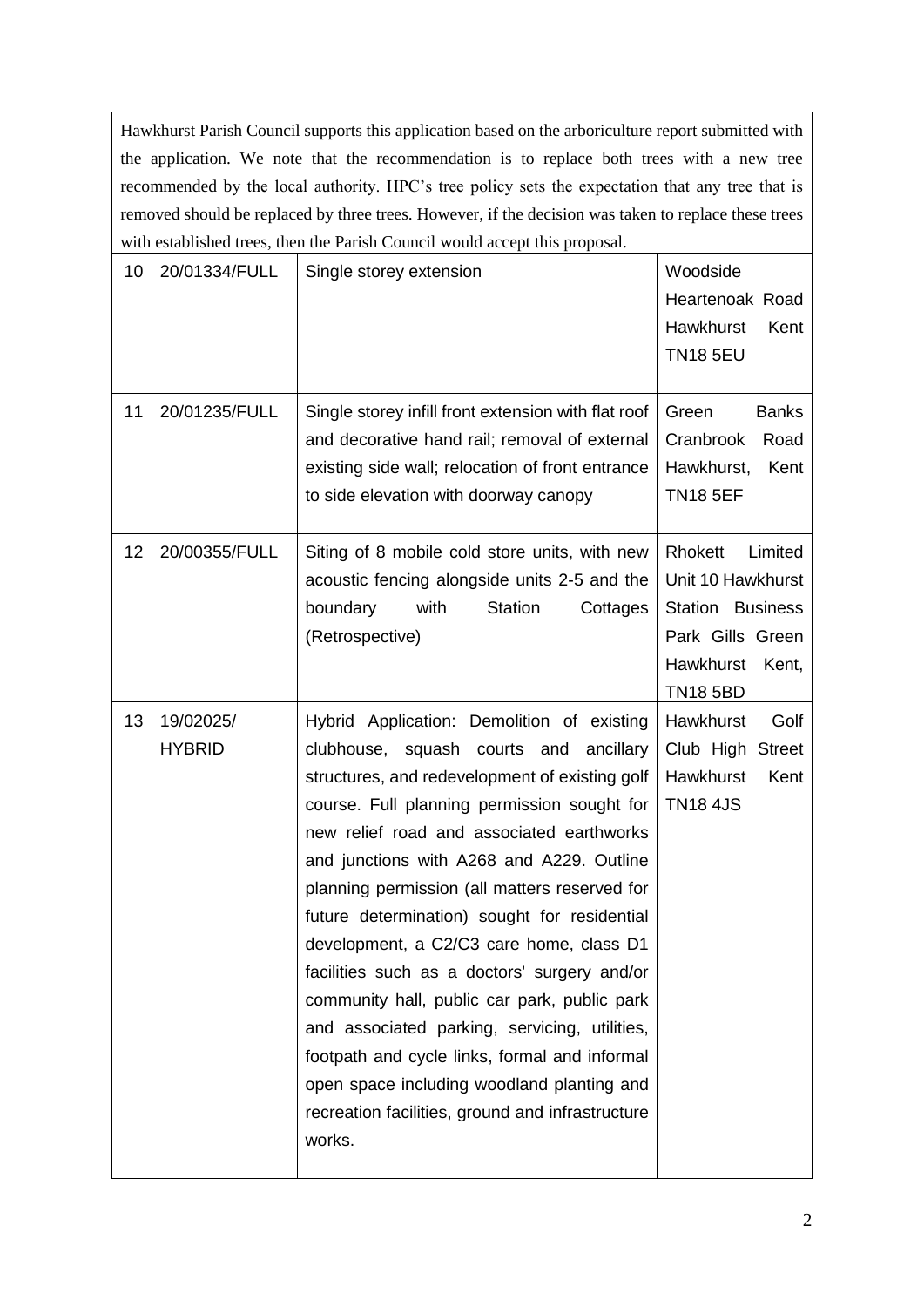| 14 | 20/01387/FULL | Replacement of existing garden shed with       | 18 Sandrock       |
|----|---------------|------------------------------------------------|-------------------|
|    |               | 2.5m high timber garden shed/summer house      | Villas, Cranbrook |
|    |               | with flat angled roof and front facing bi-fold | Road, Hawkhurst,  |
|    |               | doors (retrospective)                          | Kent, TN18 4BE    |
|    |               |                                                |                   |
| 15 | 20/01786/FULL | Proposed first floor rear extension; new rear  | 4 Ockley          |
|    |               | roof light; changes to fenestration; internal  | Cottages, Ockley  |
|    |               | alterations                                    | Lane, Hawkhurst   |
|    |               |                                                | Kent, TN18 4DW    |
|    |               |                                                |                   |
| 16 | 20/0179/Full  | Proposed single storey extension at rear       | Anstey, High      |
|    |               |                                                | Street,           |
|    |               |                                                | Hawkhurst, Kent   |
|    |               |                                                | TN18 4PX          |

6.2 Planning information on file

#### **7. MATTERS FOR FURTHER DISCUSSION:**

- 7.1 Internal Audit Report Responsible Financial Officer
- 7.2 HCT financial report Responsible Financial Officer
- 7.3 KGV financial Report Responsible Financial Officer
- 7.4 Actions and Decisions since 8<sup>th</sup> June 2020 Clerk
- 7.5 Proposed Fees and Charges Cllr Fitzpatrick
- 7.6 Hawkhurst Air Quality Management Area verbal update Cllr Escombe
- 7.7 Hawkhurst Business Recovery plan Cllr Taylor-Smith
- 7.8 Walking and cycling report Cllr Cory
- 7.9 Community Right to Bid Hawkhurst Golf Course Cllr Green
- 7.10 Hawkhurst "Great British September Clean" September 2020 Cllr Payne
- 7.11 Community Grant Applications Cllr Taylor-Smith

#### **8. REPORTS OF COMMITTEE CHAIRMEN AND UPDATES**

8.1 Facility and Services Committee - 6<sup>th</sup> July 2020

Cllr Fitzpatrick Proposals: Footpath at KGV, legionella testing, Fun Fair on the Moor

8.2 Strategy, Administration and Projects Committee  $-8<sup>th</sup>$  July 2020

Note Community Centre Working Group - 14<sup>th</sup> July 2020